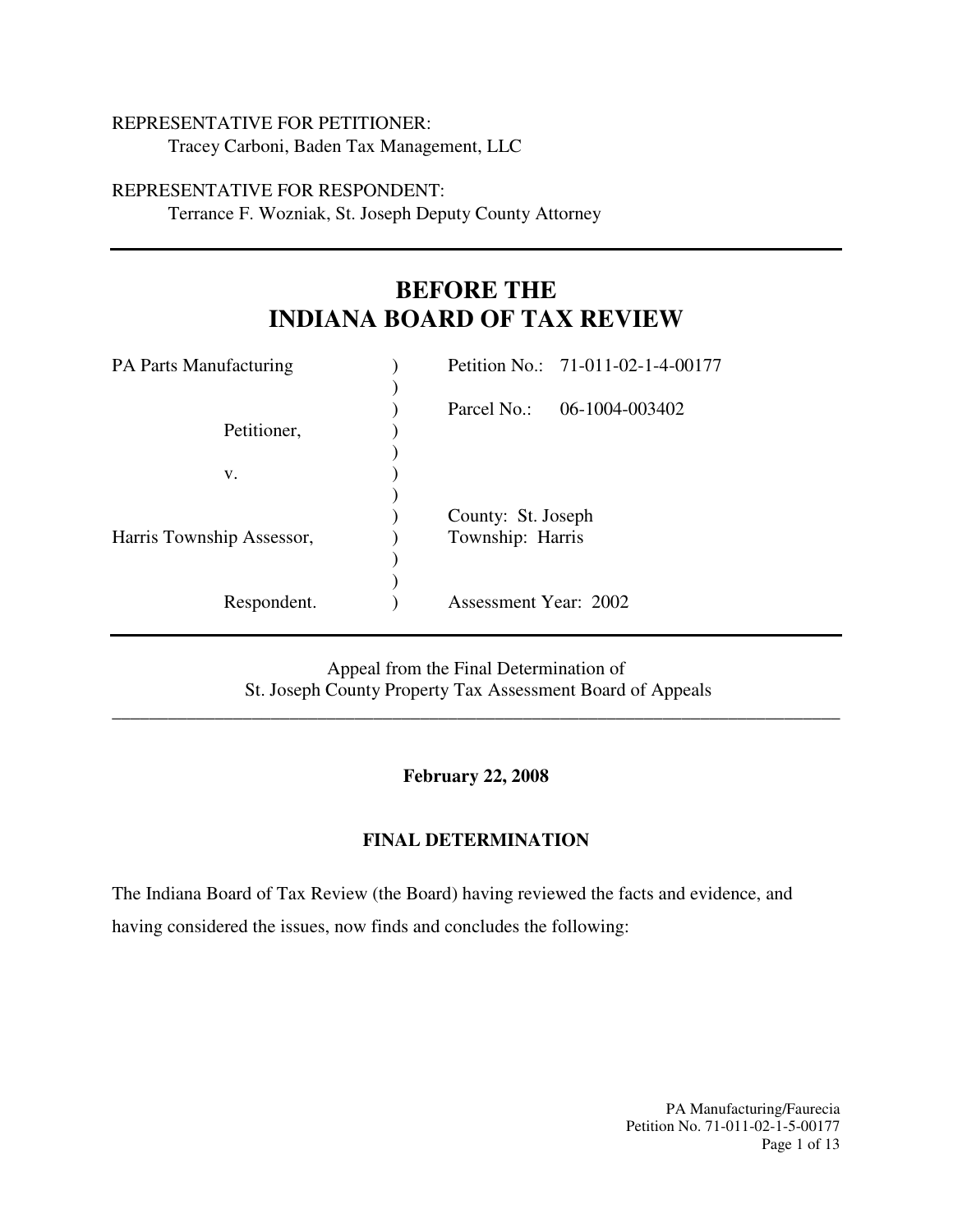## **FINDINGS OF FACT AND CONCLUSIONS OF LAW**

## **ISSUE**

1. The Petitioner contends that the subject property is overvalued and should be valued based on a "position statement" that the Petitioner submitted purporting to present a cost approach, an income approach and a sales comparison valuation for the property.

## **PROCEDURAL HISTORY**

2. The Petitioner filed a Petition to the Property Tax Assessment Board of Appeals for Review of Assessment (Form 130) on January 14, 2004. On October 30, 2004, the St. Joseph County Property Tax Assessment Board of Appeals (PTABOA) issued its determination. On November 29, 2004, the Petitioner filed a Petition to the Indiana Board of Tax Review for Review of Assessment (Form 131 Petition) appealing the PTABOA's determination. The Board has jurisdiction over the Petitioner's appeal under Ind. Code §§ 6-1.1-15 and 6-1.5-4-1.

## **Hearing Facts and Other Matters of Record**

- 3. On August 16, 2007, Jennifer Bippus, the Board's duly designated Administrative Law Judge ("ALJ"), held a consolidated administrative hearing on the Petitioner's Form 131 Petition.
- 4. Michael Gregorich, Harris Township Assessor, authorized the St. Joseph County PTABOA to represent Harris Township at the hearing. *See Bd. Ex. D.* Terrance Wozniak, St. Joseph Deputy County Attorney, appeared as counsel for the Respondent. The following persons were sworn and presented testimony at the hearing:

For the Petitioner:

Tracey Carboni, Tax Representative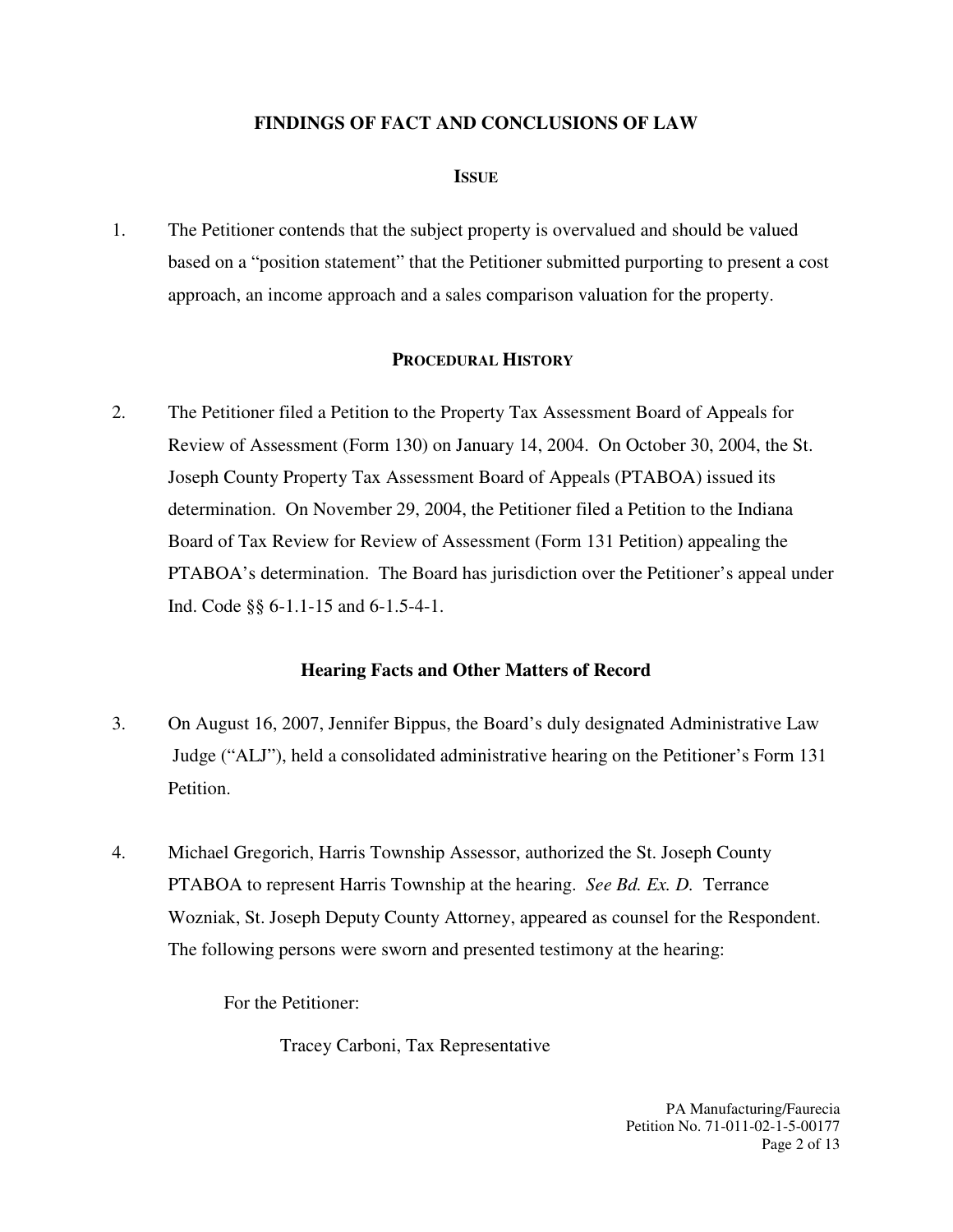For the Respondent:

David Wesolowski, St. Joseph County Assessor Dennis J. Dillman, PTABOA Member Ross Portolese, PTABOA Member Ralph Wolfe, PTABOA Member Kevin Klaybor, PTABOA Member

5. The Petitioner submitted the following exhibits:

Petitioner Exhibit 1: Copy of the Position Statement prepared by Donald Feicht, Jr., Baden Tax Management, LLC

- 6. The Respondent did not provide any exhibits.
- 7. The Board recognizes the following additional items as part of the record of proceedings:

 Board Exhibit A – The Form 131 Petition. Board Exhibit B – Notices of hearing dated June 26, 2007. Board Exhibit  $C$  – Hearing sign-in sheet. Board Exhibit D – Notice of Representation from the Township Assessor.

- 8. The subject property is a light manufacturing facility located at 13085 Anderson Road, Granger, Indiana.
- 9. The ALJ did not inspect the subject property.
- 10. For 2002, the PTABOA determined the assessed value of the subject property to be \$328,100 for the land and \$4,759,900 for the improvements, for a total assessed value of \$5,088,000.
- 11. For 2002, the Petitioner requested that the property be assessed for \$328,100 for the land and \$3,580,200 for the improvements, for a total assessed value of \$3,908,300.

## **ADMINISTRATIVE REVIEW AND THE PETITIONER'S BURDEN**

12. A Petitioner seeking review of a determination of the county Property Tax Assessment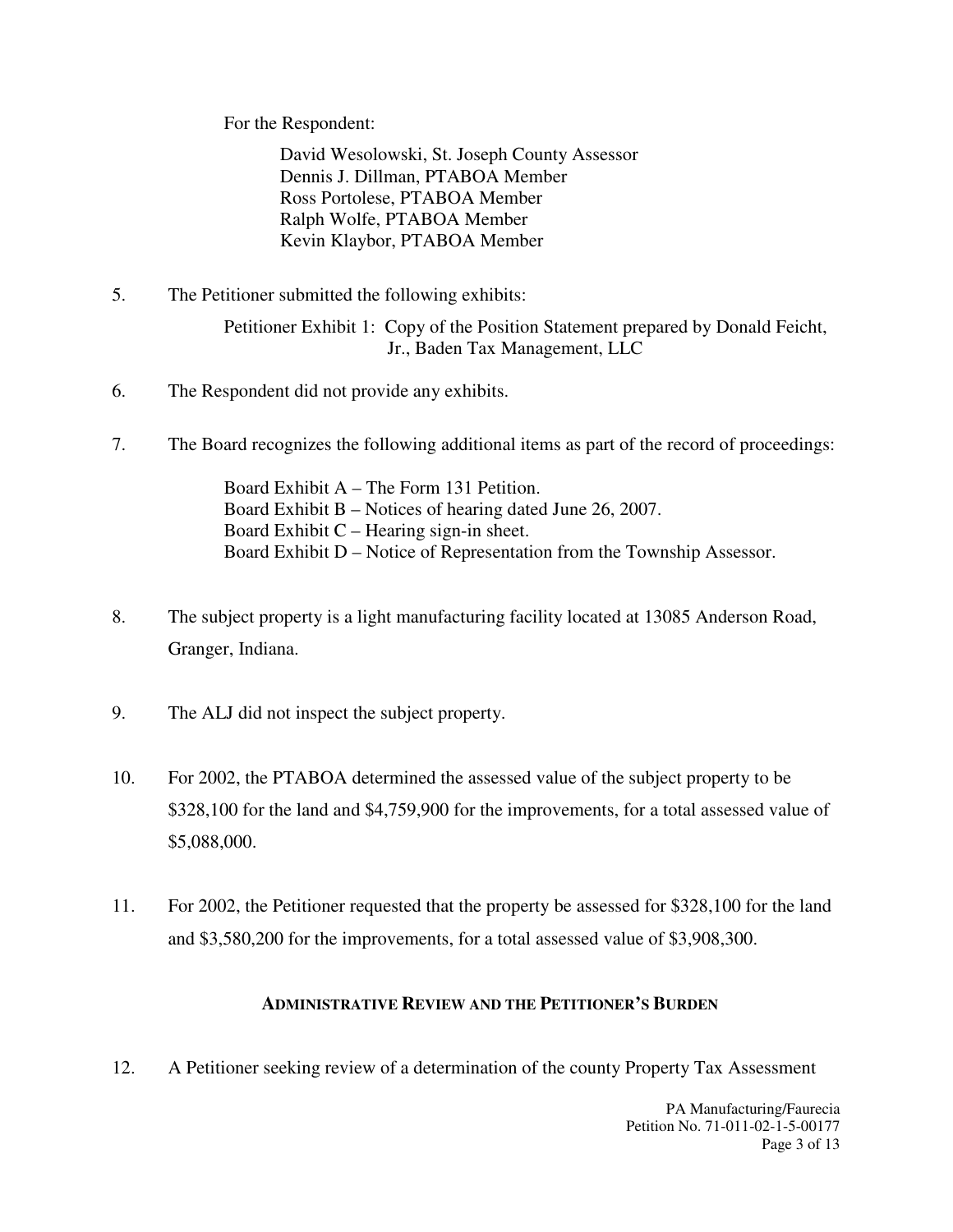Board of Appeals has the burden to establish a prima facie case proving, by a preponderance of the evidence, that the current assessment is incorrect, and specifically what the correct assessment would be. *See Meridian Towers East & West v. Washington Twp. Assessor*, 805 N.E.2d 475, 478 (Ind. Tax Ct. 2003); *see also, Clark v. State Bd. of Tax Comm'rs,* 694 N.E.2d 1230 (Ind. Tax Ct. 1998).

- 13. In making its case, the taxpayer must explain how each piece of evidence is relevant to the requested assessment. *See Indianapolis Racquet Club, Inc. v. Wash. Twp. Assessor*, 802 N.E.2d 1018, 1022 (Ind. Tax Ct. 2004) ("[I]t is the taxpayer's duty to walk the Indiana Board . . . through every element of the analysis").
- 14. Once the Petitioner establishes a prima facie case, the burden shifts to the assessing official to rebut the Petitioner's evidence. *See American United Life Ins. Co. v. Maley*, 803 N.E.2d 276 (Ind. Tax Ct. 2004)*.* The assessing official must offer evidence that impeaches or rebuts the Petitioner's evidence. *Id.; Meridian Towers*, 805 N.E.2d at 479.

#### **PARTIES' CONTENTIONS**

#### *Petitioner's Contentions*

15. The Petitioner contends that the Respondent incorrectly valued the property using the General Commercial Industrial schedule and a forty-year life expectancy table. *Carboni testimony; Pet'r Ex. 1*, *page 8.* The Petitioner argues that the 195,414 square foot building is a General Commercial Kit (GCK or kit) building and should be assessed accordingly. *Id.* at 10. The Petitioner argues that pre-engineered kit structures, like the improvements on the subject property, are generally characterized by the use of tapered steel rigid frames to form the sidewall and roof framing of the building. *Carboni testimony; Pet'r Ex. 1.* According to the Petitioner's representative, the sub-framing of pre-engineered buildings generally consists of roll-formed steel purlins and girts from which the exterior roofing and siding is attached. *Id.* Kit structures also feature coated steel sheeting on the roof and sidewalls and a low rise roof generally with a roof pitch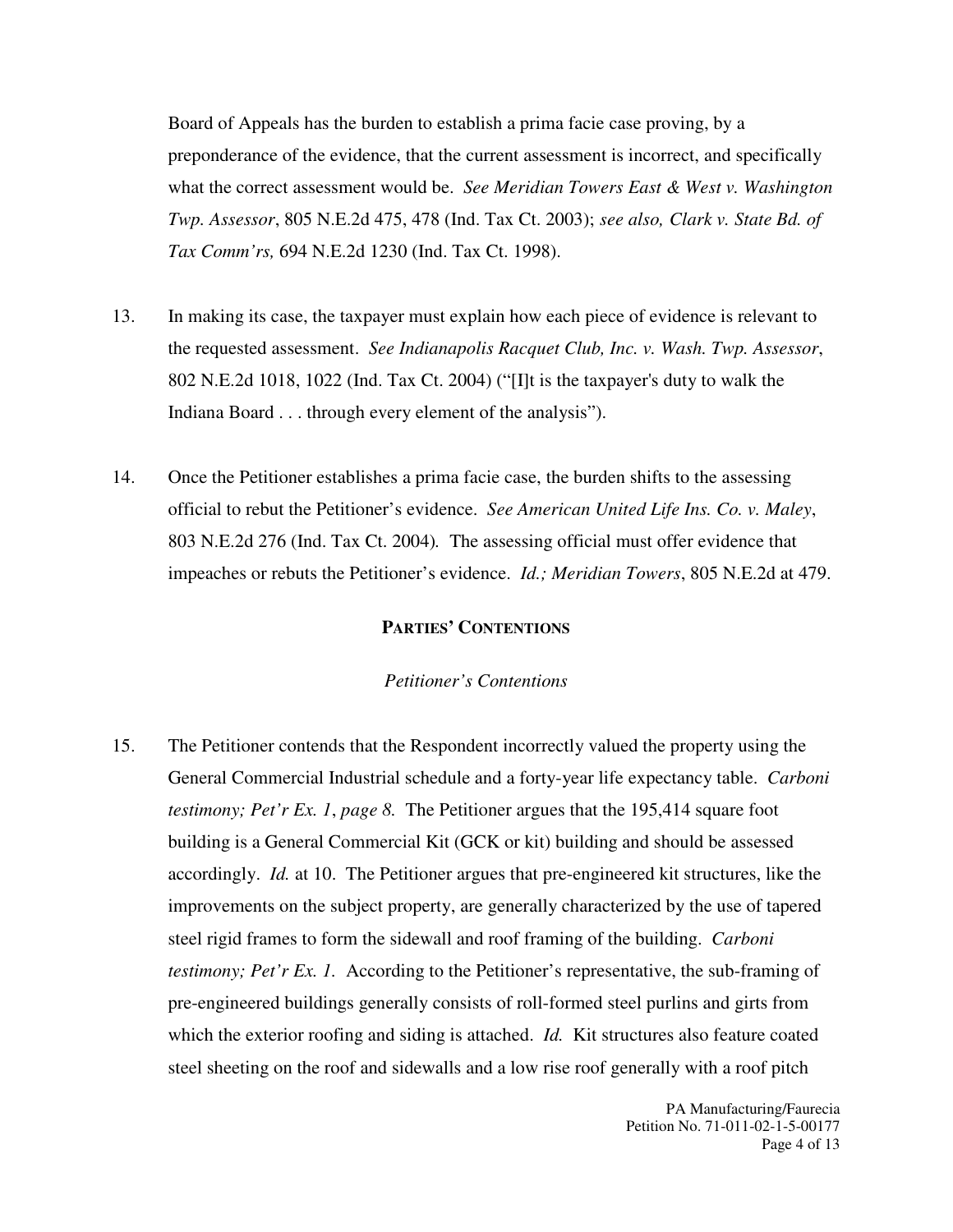ranging from 1" to 3" inches of rise for every 12 inches of roof*. Carboni testimony; Pet'r Ex. 1, pages 3, 4, 5, 6, 10, 11 & 23.*

- 16. The Petitioner argues that the property is over-valued based on an income approach to value. *Carboni testimony.* According to the Petitioner's Exhibit, the "asking rent" on six "comparable" properties ranged from \$2.25 to \$3.84 per square foot. *Id.*; *Pet'r Ex. 1, page 9.* Adjusted to January 1, 1999, the asking rent for the properties ranged from \$1.72 to \$2.93 per square foot. *Id.* Mr. Feicht, who prepared the position statement, applied a capitalization rate of 0.1311 and a vacancy rate of 0.15 and determined that the subject property would require a rent of \$4.14 per square foot to support the assessment. *Id.*
- 17. The Petitioner further argues the property is over-valued based on the cost method of valuation. *Carboni testimony.* Petitioner's Exhibit 1 estimated the replacement cost new for the property to be \$5,165,769 before depreciation using the base rates contained in the Guidelines. *Carboni testimony; Pet'r Ex. 1, page 26*. To determine the property's depreciation, Mr. Feicht calculated the depreciation on four "comparable" properties. *Pet'r Ex. 1, page 30.* The first "comparable" property was a 4 year old industrial facility that Mr. Feicht determined had 64.9% depreciation, or 16.2% per year. *Id.* The second "comparable" property was a 15 year old property that the Petitioner's representative determined had 48.4% depreciation, or 3.2% per year. *Id.* Mr. Feicht contends that the third property was 30 years old with 64.5% depreciation, or 2.2% per year, and the fourth property was 31 years old with 73.0% depreciation, or 2.4% per year. *Id.* Mr. Feicht drew a line between the properties' annual depreciation rates of 2.2%, 2.4%, 3.2%, and 16.2%, and, based on that graph, contends that the subject property's depreciation is 5% per year or 65%. *Id.* Applying this depreciation rate to its replacement cost new, Mr. Feicht estimated the property's value to be  $$2,671,000$  or  $$13.67$  per square foot.<sup>1</sup> *Id.*

 $\overline{a}$ 

 $1$  According to the Petitioner's representative, normal depreciation for a structure with an effective age of 13 is 37%. Therefore, Exhibit 1 contends that the property is suffering abnormal obsolescence and should be granted a 28% adjustment for that obsolescence. *Pet'r Ex. 1, page 31.* The Petitioner, however, presented no evidence regarding any purported causes for such depreciation.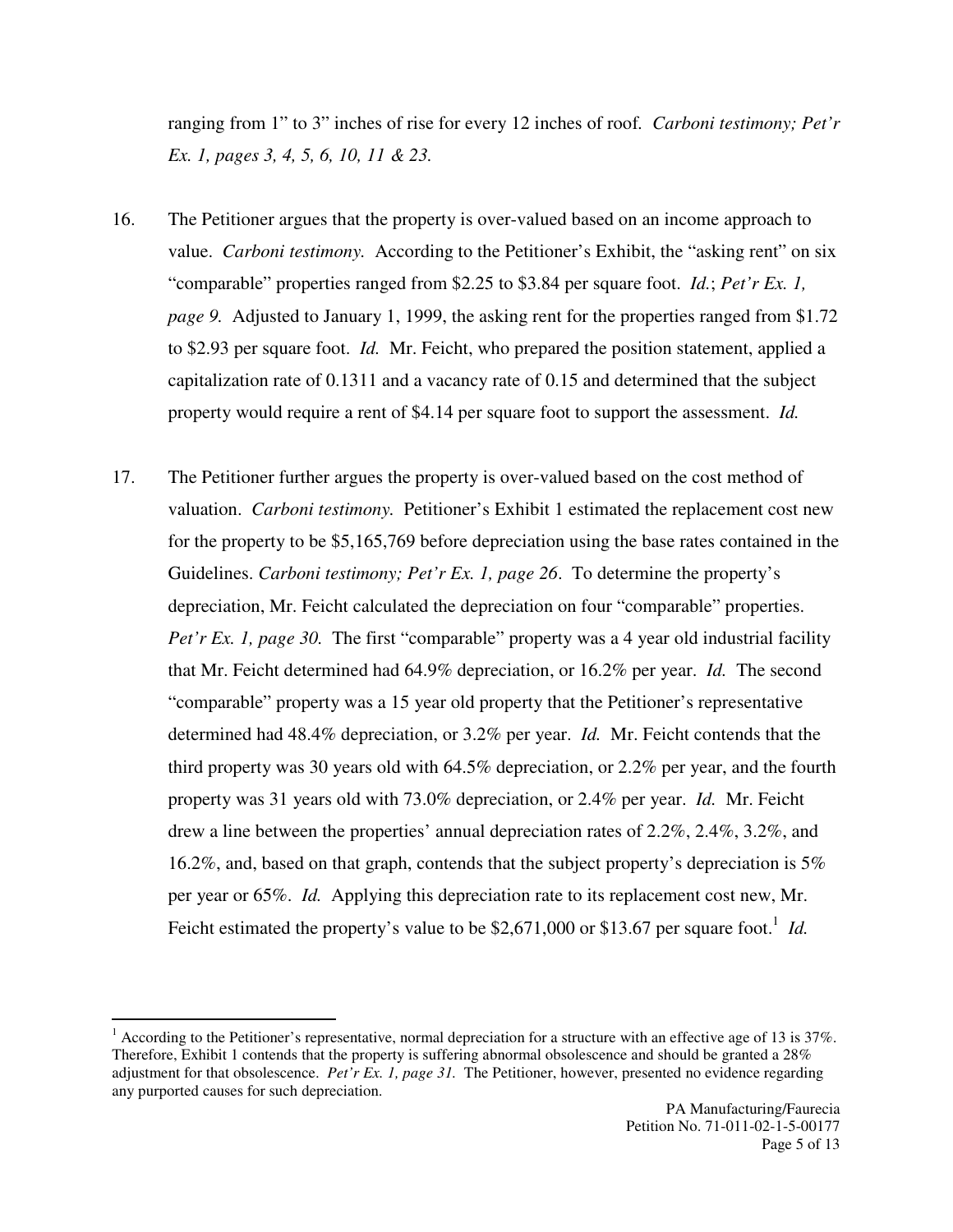- 18. The Petitioner's representative further argues that the actual cost per square foot for an addition to the building supports its cost approach value. *Carboni testimony.* According to Mr. Carboni, the Petitioner contracted for construction of a 40,000 square foot addition similar to the building in 2000. *Id.* The contract for construction included all labor and materials for the construction and included soft costs for engineering, local permits, supervision and public liability and worker's compensation insurance. *Carboni testimony; Pet'r Ex. 1 page 26 and McCollough Scholten Construction, Inc. Construction Cost and Invoices.* According to the Petitioner's representative, the addition cost \$478,877 or \$11.97 per square foot. *Id.* The Petitioner contends that this actual cost per square foot shows that its cost approach valuation is a good estimate of the property's value. *Id.*
- 19. Finally, the Petitioner contends the property is over-valued based on a sales comparison approach to valuation. *Carboni testimony.* In support of this contention, Exhibit 1 presents a "Sales Comparison Grid" identifying four sales that the Petitioner deemed comparable to the subject property. *Pet'r Ex. 1, page 34.* The "comparable" properties ranged in size from 163,080 to 250,000 and ranged in age from 4 to 31 years old. *Id.* The properties' wall heights ranged from 16 to 28 feet high and the properties' land to building ratios ranged from 3.35 to 6.11. *Id.* The sales occurred between September 1, 1995, and September 3, 2002, and Mr. Feicht applied an adjustment based on the consumer price index to trend the sale dates to January 1, 1999. *Id. at 35.* In addition, Mr. Feicht applied adjustment factors for age and wall height. *Id.* No other adjustments were deemed necessary. *Id.* The Petitioner's representative determined the adjusted price per square foot of the "comparable" properties to be \$13.81, \$1.93, \$12.63 and \$12.71 after adjustments of 173%, 174%, 186% and 151% respectively. *Pet'r Ex. 1, page 34.* Based on these "comparable" sales, Mr. Feicht determined the value of the subject property to be \$2,491,529 or \$12.75 per square foot. *Id.*
- 20. The Petitioner's representative determined a "reconciled" value of \$3,200,000 for the subject property. *Pet'r Ex. 1, page 46.* In reconciling the income approach, cost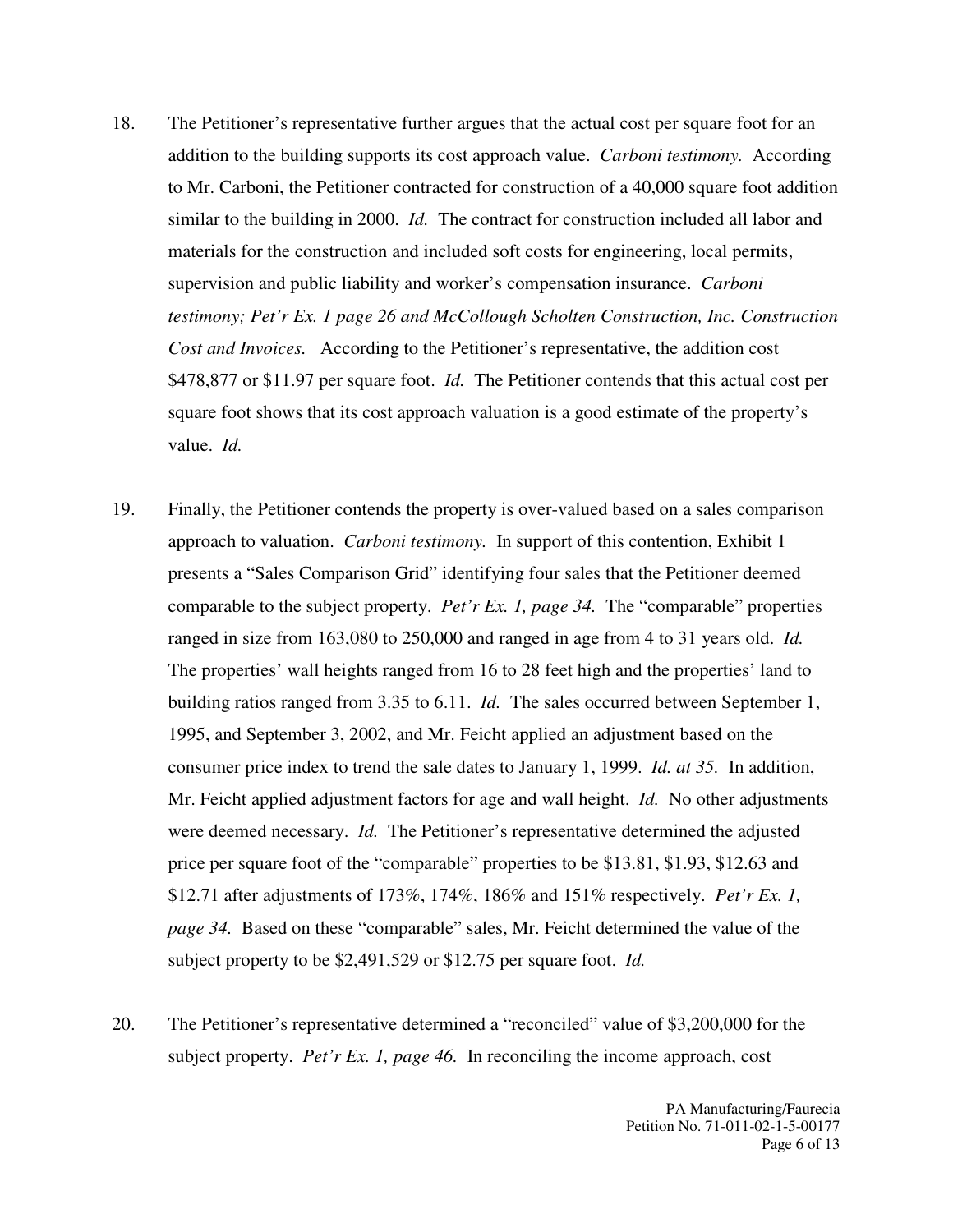approach and sales comparison value, Mr. Feicht gave no weight to the income approach. *Id.*

21. In response to questioning, Mr. Carboni admitted that Mr. Feicht prepared Exhibit 1, but was not a licensed Indiana appraiser. *Carboni testimony.* Mr. Carboni argued, however, that Exhibit 1 is not an appraisal so it was not required to comply with USPAP standards. *Id.* 

#### *Respondent's Contentions*

- 22. The Respondent argues that the Petitioner's valuation should be given no weight. *Wosniak argument.* According to Mr. Wozniak, the Petitioner "cherry picked" data to support a low valuation. *Id.* Finally, the Respondent's counsel argued that the Board has previously rejected Mr. Carboni's cost analysis in *Bemis Brothers Bag Company v. Harris Twp. Assessor*, Petition No. 84-002-021301024 (May 10, 2007). *Id.*
- 23. The Respondent's witness, Mr. Dillman, argues that the position statement takes on the air of an appraisal but is not signed or certified and the procedures applied do not comply with USPAP standards. *Dillman testimony.* Mr. Dillman testified that, to develop an accurate sales comparison value of the property, an appraiser would have to consider location, condition and terms of the sale. *Dillman testimony.* According to Mr. Dillman, none of the data used by Mr. Feicht reflects sales or conditions in St. Joseph County. *Id.*  Further, Mr. Feicht uses no location adjustment, no adjustment for terms and no limiting conditions. *Id.* Similarly, Mr. Dillman argues, the income approach is wholly unsupported. *Id.* Mr. Dillman concludes that the Petitioner's "position statement" is not prepared the way an appraisal should be prepared. *Id.*
- 24. The Respondent's witness also argued that Mr. Feicht was not an objective appraiser. *Dillman testimony.* According to Mr. Dillman, the Petitioner's tax representative receives compensation to obtain a lower value for the Petitioner's property. *Id.*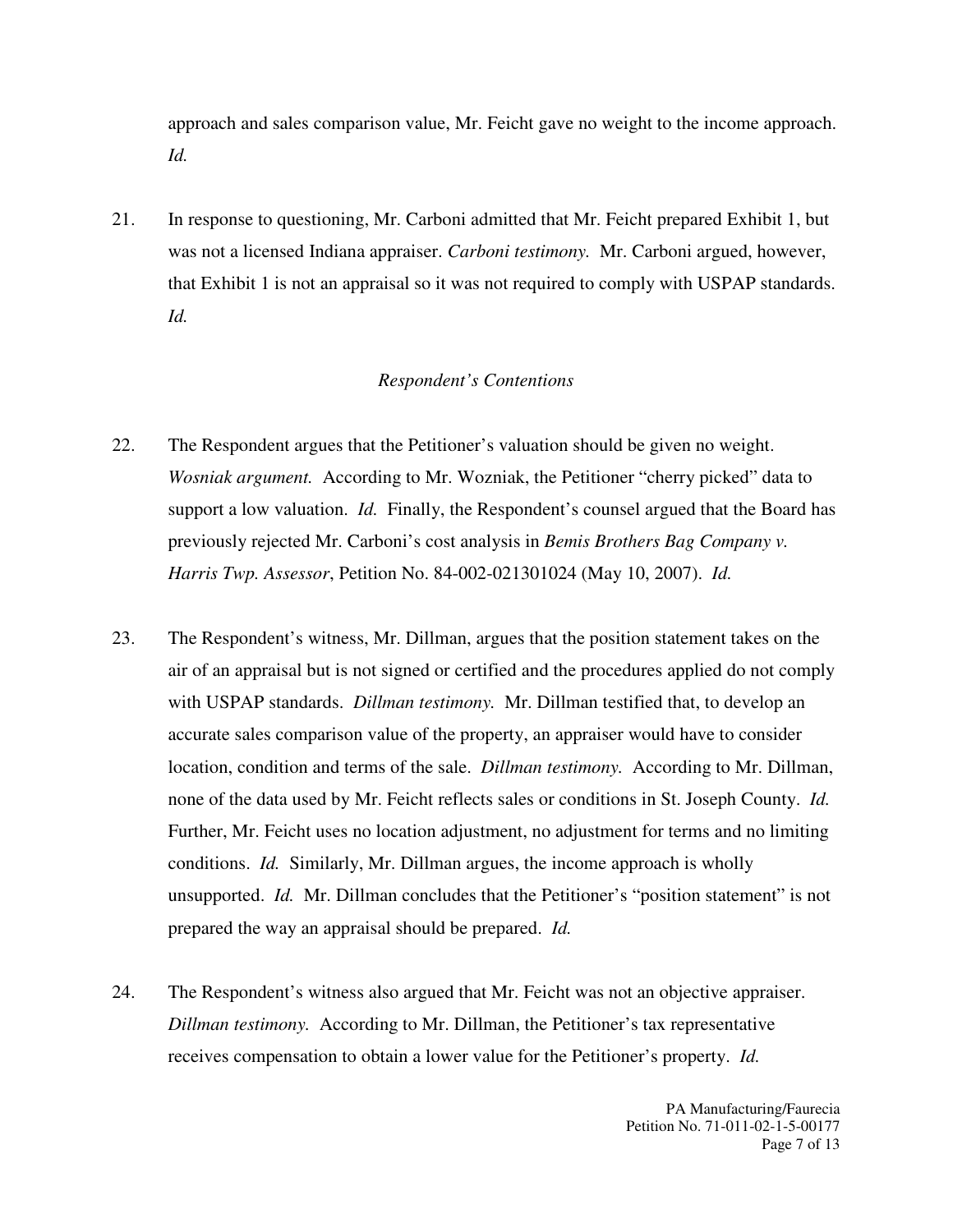#### **ANALYSIS**

- 25. The 2002 Real Property Assessment Manual (Manual) defines the "true tax value" of real property as "the market value-in-use of a property for its current use, as reflected by the utility received by the owner or a similar user, from the property." 2002 REAL PROPERTY ASSESSMENT MANUAL 2 (incorporated by reference at 50 Ind. Admin. Code 2.3-1-2). As set forth in the Manual, the appraisal profession traditionally uses three methods to determine a property's market value: the cost approach, the sales-comparison approach, and the income approach. *Id*. at 3, 13-15. In Indiana, assessing officials generally assess real property using a mass-appraisal version of the cost approach, as set forth in the Guidelines.
- 26. A property's market value-in-use, as determined by applying the Guidelines, is presumed to be accurate. *See* MANUAL at 5; *Kooshtard Property VI, LLC v. White River Twp. Assessor*, 836 N.E.2d 501, 505 (Ind. Tax Ct. 2005) *reh'g den. sub nom. P/A Builders & Developers, LLC,* 842 N.E.2d 899 (Ind. Tax 2006). But a taxpayer may offer evidence to rebut that presumption, provided such evidence is consistent with the Manual's definition of true tax value. MANUAL at 5. A professional appraisal prepared in conformance with the Manual's definition of true tax value and the Uniform Standards of Professional Appraisal Practice (USPAP) generally will suffice. *Kooshtard Property VI*, 836 N.E.2d at 505, 506 n.1. A taxpayer may also rely upon sales information for the subject or comparable properties and any other information compiled using generally accepted appraisal principles. MANUAL at 5.
- 27. Here, the Petitioner relies upon its "position statement" estimating the subject property's market value-in-use. While the position statement is presented with the air of an appraisal, it was prepared by an appraiser who is not licensed in Indiana and who did not sign or certify that his opinion complied with USPAP standards. Moreover, the appraiser failed to appear at hearing and testify in support of his opinion. Mr. Carboni presented the Exhibit as "our" opinion but, in response to questioning, admitted that all of the comparable sales, adjustments and depreciation were determined by Mr. Feichts. Thus,

PA Manufacturing/Faurecia Petition No. 71-011-02-1-5-00177 Page 8 of 13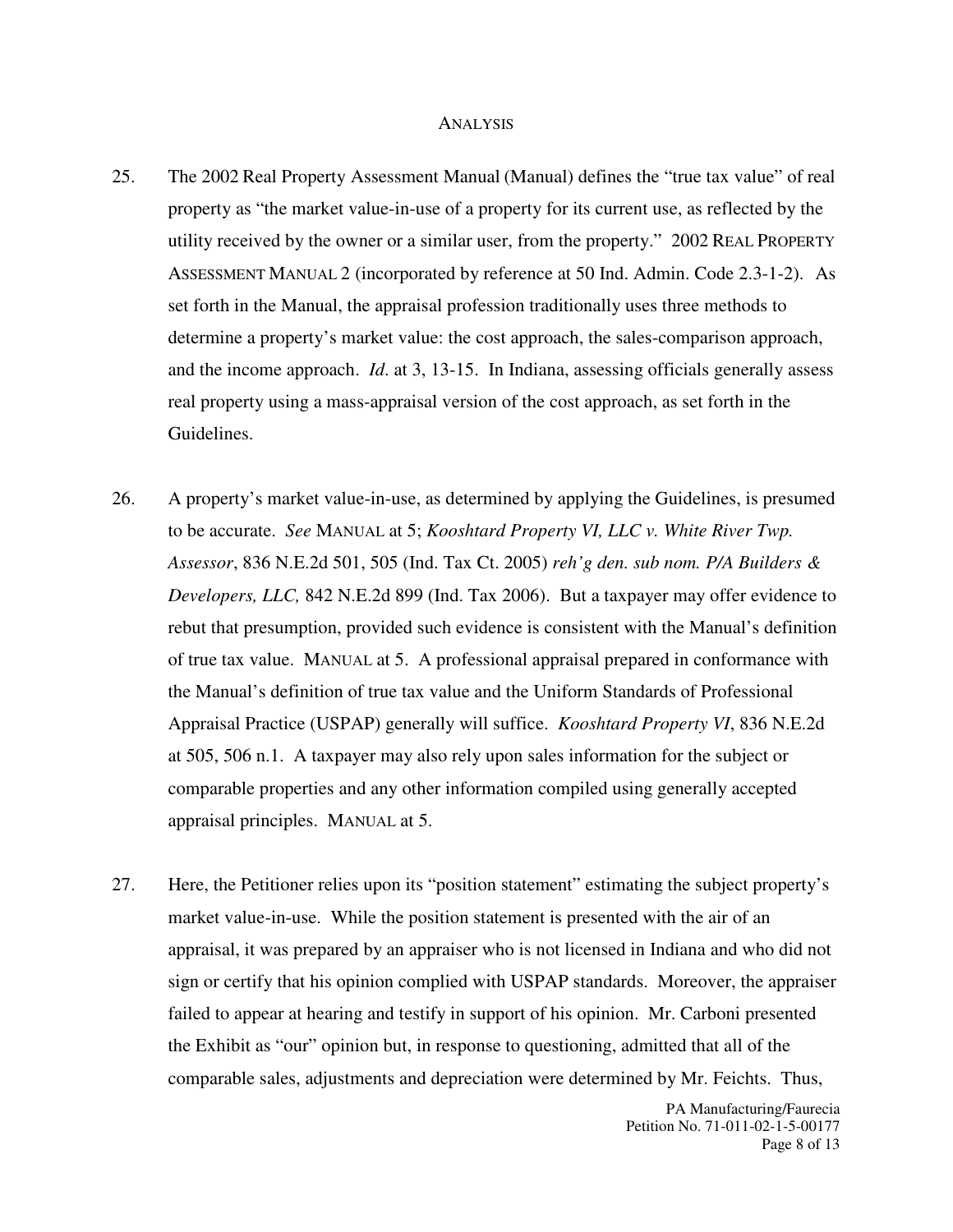the position statement and the opinions presented therein are hearsay statements that the Board gives little weight. *See* 52 IAC 2-7-2 and 52 IAC 2-7-3.

- 28. Further, while the Petitioner's position statement purports to determine the value of the subject property using the three generally accepted appraisal methods — the cost approach, the income approach and the sales-comparison approach, Mr. Fiecht's analysis under each approach suffers from manifest problems that deprive his opinion of probative value. The Board explains those flaws in detail below.
- 29. The cost approach is based on the assumption that potential buyers will pay no more for a given property than it would cost them to purchase an equally desirable parcel of vacant land and construct an equally desirable substitute improvement. MANUAL at 13. The appraiser first calculates the existing improvement's replacement cost new. The appraiser next subtracts from that replacement cost new an amount reflecting the improvement's accrued depreciation. *Id.* Finally, the appraiser adds the value of the land, as if it were vacant, to determine the property's total value. *Id.*
- 30. Mr. Feicht first uses the Guidelines to calculate replacement cost new under the "kit" building model. Although labeled a "cost approach" valuation, Mr. Feicht merely applies a different model from the Guidelines. The Indiana Tax Court in *Eckerling v. Wayne Township Assessor,* 841 N.E.2d 764 (Ind. Tax Ct. 2006), however, found that it was insufficient to simply dispute the choice of model used by the Respondent in its assessment. A Petitioner must show through the use of market-based evidence that the assessed value does not accurately reflect the property's market value-in-use. *Id.* The Board is unconvinced that calling a recalculation of the Petitioner's mass-appraisal assessment a "cost approach" valuation is sufficient to overcome the Tax Court's ruling in *Eckerling. See also O'Donnell v. Dep't of Local Gov't Fin.,* 854 N.E.2d 90 (Ind. Tax Ct. 2006).
- PA Manufacturing/Faurecia Petition No. 71-011-02-1-5-00177 Page 9 of 13 31. Next, Mr. Feicht purports to determine depreciation using a market extraction method. The analysis, however, lacks substance in several key respects. Mr. Feicht calculates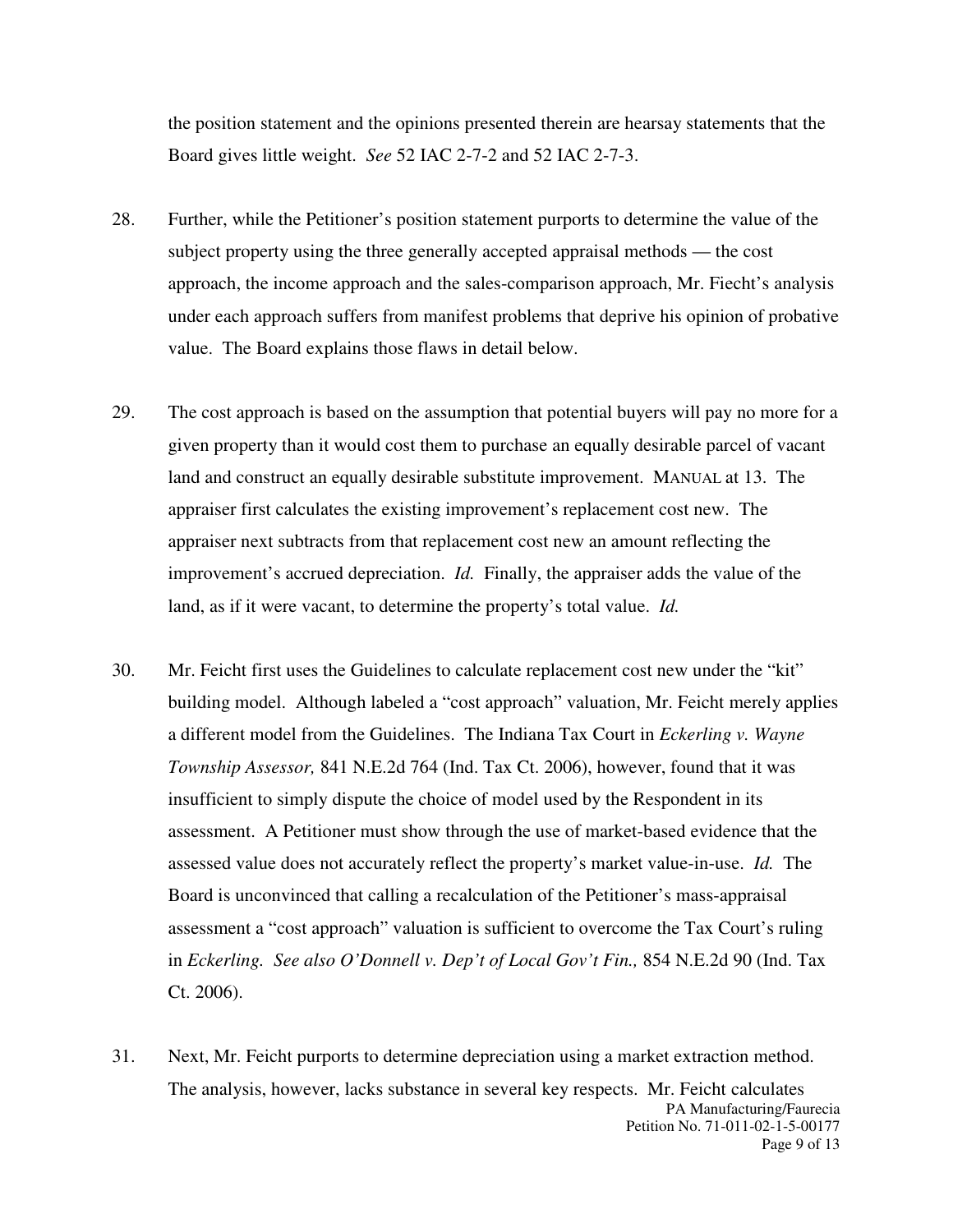depreciation using four "comparable" properties. Mr. Feicht, however, does little to compare the four facilities to the subject property other than to assert that the properties were all used as light manufacturing. Even if the Petitioner's representative had shown that the properties were comparable, the Board is not convinced by Mr. Feicht's argument. Mr. Feicht argues that industrial properties depreciate "like a car." Depreciation is steep in the early years and drops off in the later years. Mr. Feicht's only support for this rate is a single 4 year old property that he deems to have 64.9% depreciation (or 16.2% per year). The other three properties that Mr. Feicht uses in his analysis have depreciation rates that he calculated to be 2.2%, 2.4% and 3.2%. For the Petitioner's representative to sufficiently prove that depreciation decreases as a property ages, Mr. Feicht needed to include far more than four properties in his sample set and would have had to present a more complex statistical analysis than drawing a line between the four properties' annual depreciation rates. The Petitioner's depreciation analysis lacks probative value and we give it no weight. $<sup>2</sup>$ </sup>

- 32. The Board next considers Mr. Feicht's income approach to value. The income approach assumes that potential buyers will pay no more for a property than it would cost them to purchase an equally desirable investment that offers the same risk and return as the subject property. MANUAL at 14. The income approach to value considers the subject property as an investment and therefore values the property based on the rent it will produce for its owner. *Id.*
- 33. Here, the Petitioner's representative determined the rent, adjusted to January 1, 1999, on six "comparable" properties. Mr. Feicht then purported to perform an income approach valuation for the subject property. He applied a capitalization rate of 0.1311 and a

<sup>&</sup>lt;sup>2</sup> The Petitioner also presented evidence of actual construction costs for an addition to the building made in February 2000. *Pet'r Ex. 1, McCollough Scholten Construction, Inc. Costs and Invoices*. We are similarly unpersuaded that the costs of building a 40,000 square foot addition to a facility are probative of the cost to construct a 195,414 square foot facility on raw land. For example, the cost to extend the existing electrical or plumbing service to an addition would differ significantly from the costs of bringing electrical service or plumbing to a new facility. Nor would there be any cost for providing access to the property for an addition as there would be for a new facility.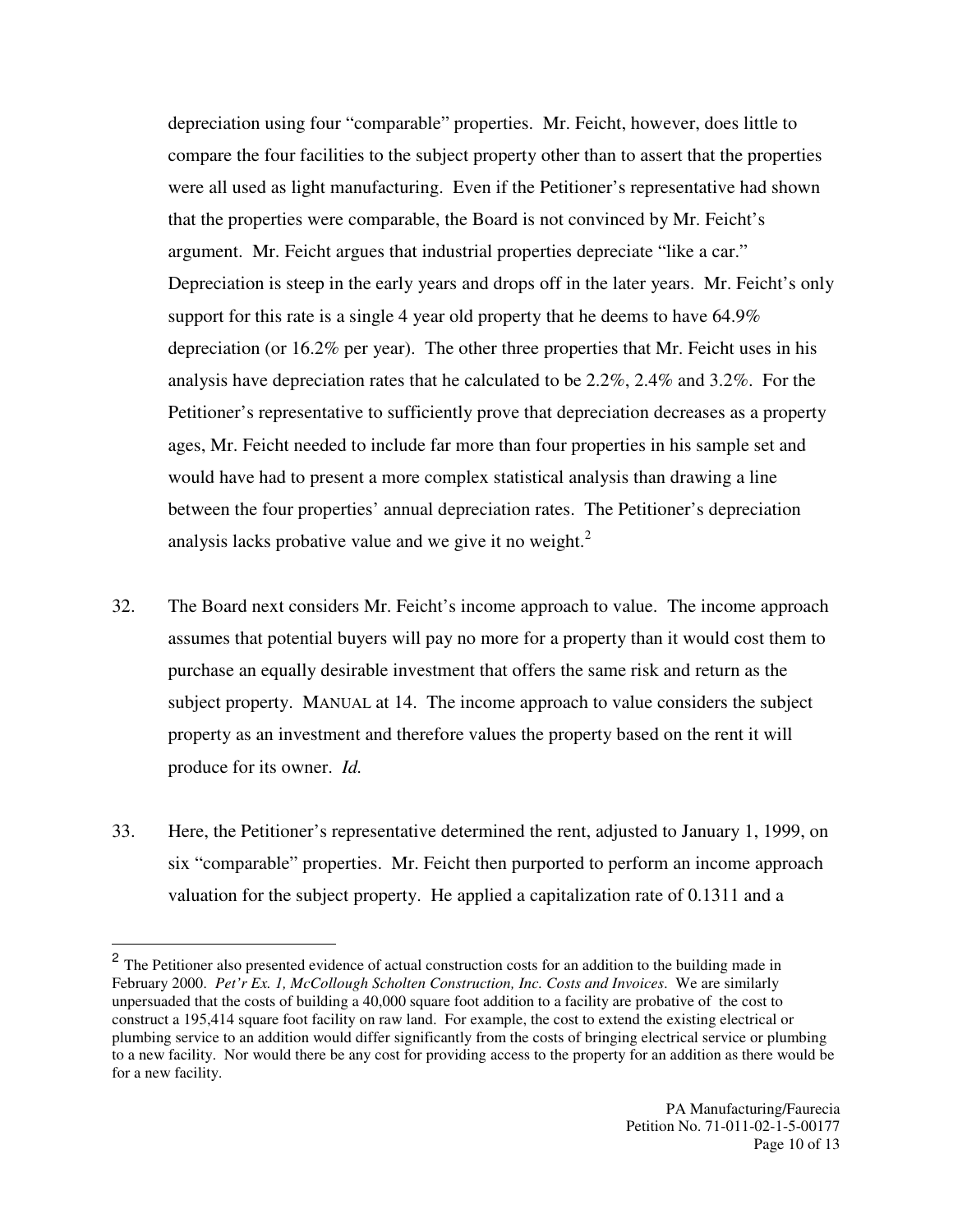vacancy rate of 0.15 and determined that the subject property would require a rent of \$4.14 per square foot to support the assessment. The Respondent argues that the Petitioner failed to adequately support its calculations. Further, Mr. Dillman argues, the Petitioner failed to prepare or conclude its calculation in accordance with USPAP. We agree. Mr. Feicht did not provide any support for either the capitalization rate or the vacancy rate he used in his calculation. The Petitioner itself gave no weight to the income approach in its final determination of value. *Pet'r Ex. 1 at 46.* We likewise give no weight to this calculation. *See Inland Steel Co. v. State Bd. of Tax Comm'rs*, 739 N.E.2d 201, 220 (Ind. Tax Ct. 2000)(holding that an appraiser's opinion lacked probative value where the appraiser failed to explain what a producer price index was, how it was calculated or that its use as a deflator was a generally accepted appraisal technique).

- 34. Finally, the Board turns to Mr. Feicht's estimate under the sales-comparison approach. The sales-comparison approach assumes that potential buyers will pay no more for a property than it would cost them to purchase an equally desirable substitute improved property already existing in the market place. MANUAL at 13.The appraiser locates sales of comparable improved properties and adjusts their selling prices to reflect the subject property's total value. *Id.* The adjustments represent a quantification of property characteristics that cause sale prices to vary. *Id*. Using objectively verifiable evidence, the appraiser examines all possible differences between the subject property and the comparable properties and isolates the items that influence market value. *Id*. The appraiser quantifies those items' contributory values and uses those contributory values to adjust the comparable properties' sale prices. *Id.*
- 35. In order to use the sales-comparison-approach as evidence in an assessment appeal, the proponent must establish the comparability of the properties being examined. Conclusory statements that a property is "similar" or "comparable" to another property do not suffice. *Long v. Wayne Twp. Assessor,* 821 N.E.2d 466, 470 (Ind. Tax Ct. 2005). Instead, the proponent must compare the subject property's characteristics to the characteristics of the purportedly comparable properties. *Id.* at 471. And the proponent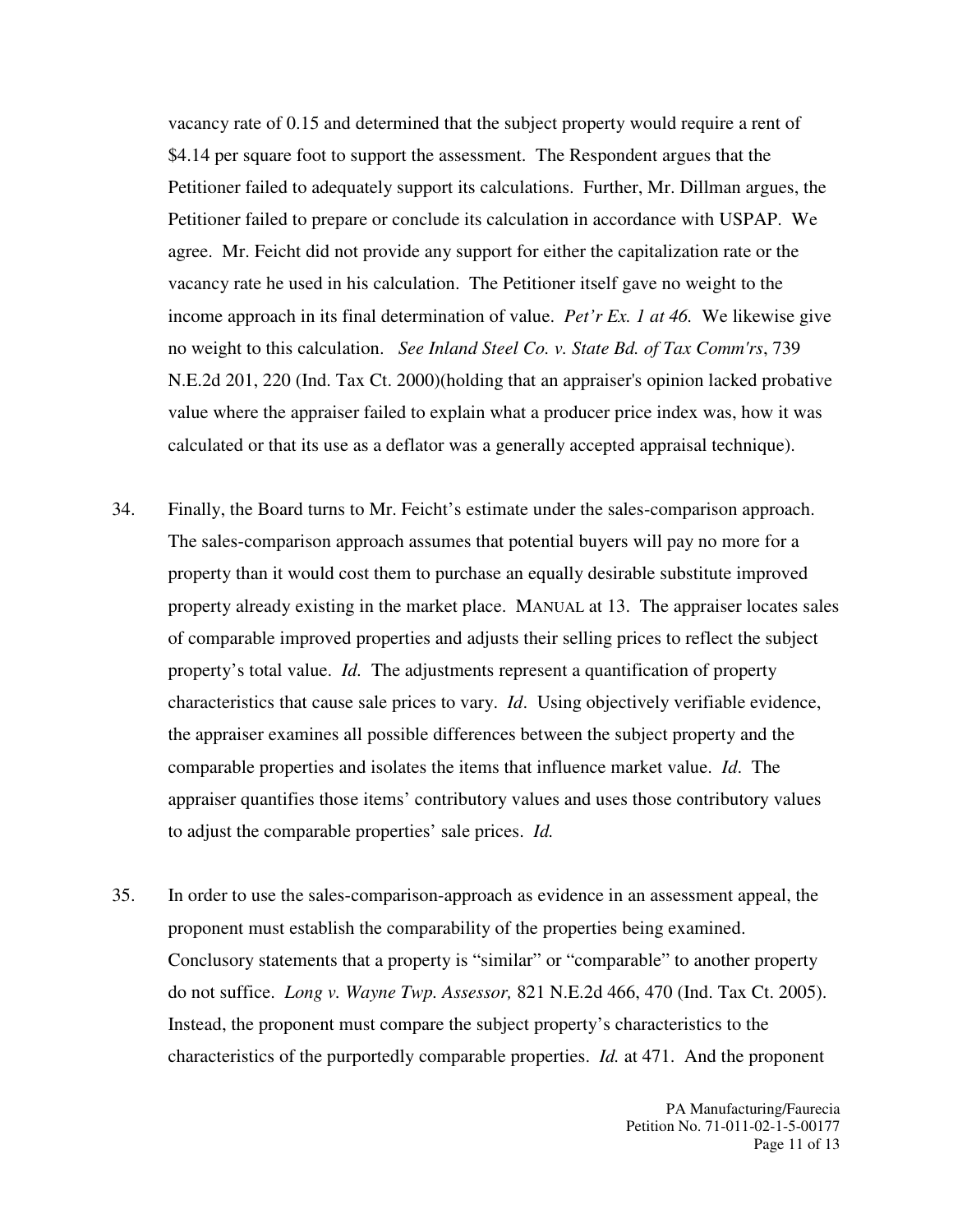must explain how any differences between the properties affect their relative market values-in-use. *Id.*

- 36. As is the case with his cost-approach and income approach analyses, Mr. Feicht's salescomparison analysis similarly lacks substance. While Mr. Feicht provided more detail about how the four purportedly comparable properties in his sales-comparison analysis compared to the subject property than he did for any of the properties listed in his marketextraction analysis, his comparison was still largely conclusory. Mr. Feicht also failed to explain why he chose four properties located in Marion, Bluffton and Elkhart when the subject property is located in Granger, Indiana. In addition, the Petitioner's representative made only two adjustments: one for age and one for wall height. According to the Respondent's witness, who is a licensed Indiana appraiser, he would have adjusted for location, condition and terms of the sale. Further, while Mr. Feicht adjusted the purportedly comparable properties' sale prices to reflect differences in the wall height and the age of the properties, the method he used to make the adjustments was based on the Guidelines cost approach. The Petitioner presented no evidence that these cost-approach adjustments reflect how the market would value the differences in properties.
- 37. Mr. Feicht's assertions may not differ significantly from those made by a certified appraiser in an appraisal report. But the appraiser's assertions are backed by his education, training, and experience. The appraiser also typically certifies that he complied with USPAP. Thus, the Board, as the trier-of-fact, can infer that the appraiser used objective data, where available, to quantify his adjustments. And where objective data was not available, the Board can infer that the appraiser relied on his education, training and experience to estimate a reliable quantification. Mr. Feicht, however, is not a licensed appraiser in Indiana. Further, he did not certify that the opinion he prepared for the Petitioner complied with USPAP in performing his valuation analysis. More importantly, Mr. Feicht's opinion was presented by Mr. Carboni who had no hand in preparing the analysis. The Board therefore will not simply defer to Mr. Feicht's "market